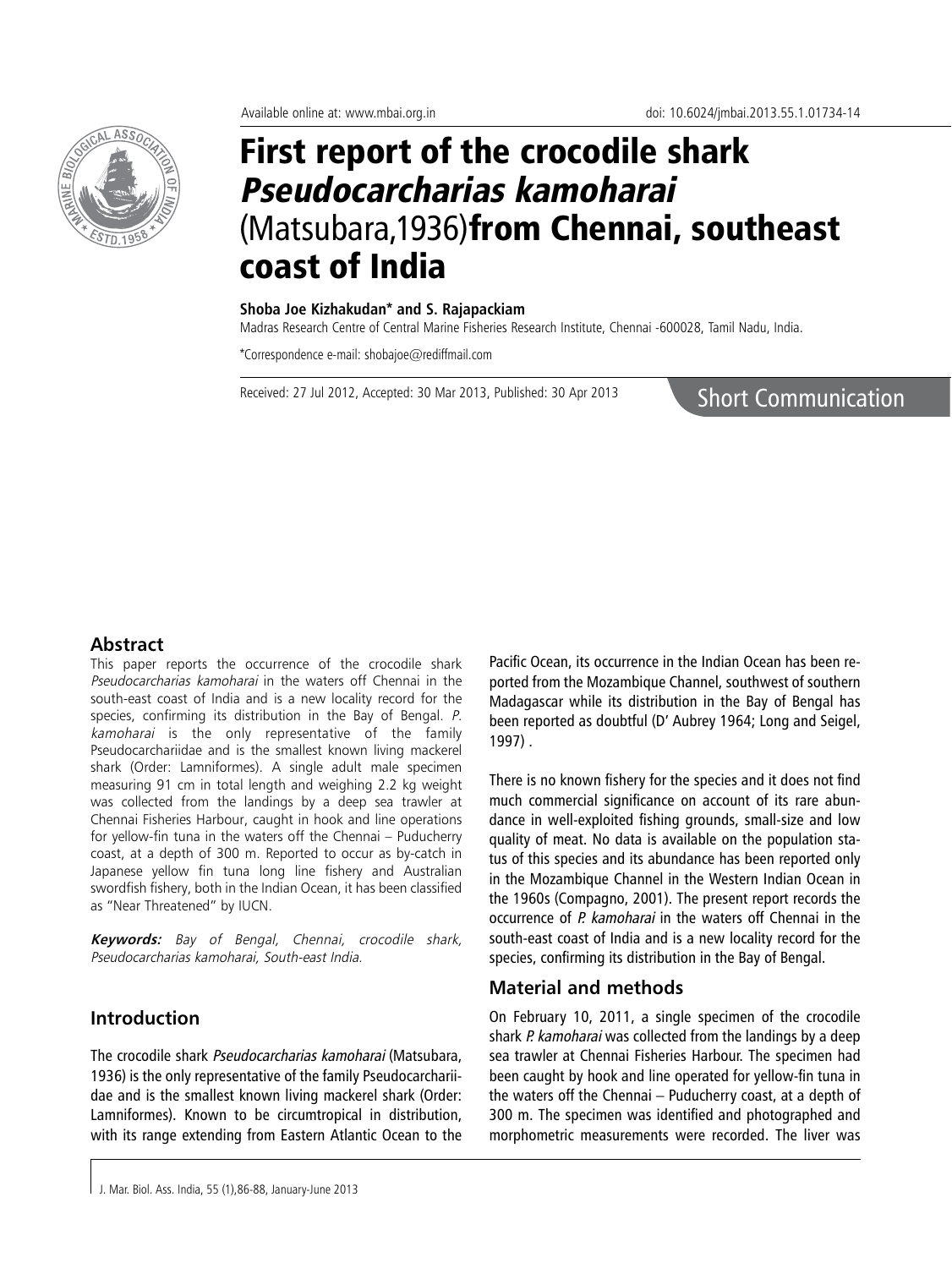measured and weighed separately. The specimen has been deposited at the National Biodiversity Referral Museum at CMFRI, Kochi (Accession No. GA.6.1.2.1.).

# **Results and discussion**

#### **Pseudocarcharias kamoharai (Matsubara, 1936) (Fig. 1)**

# **Order : Lamniformes**

# **Family : Pseudocarchariidae**

Material examined: male (adult), 91 cm TL, 2.2 kg whole body weight



Fig. 1. Crocodile shark Pseudocarcharias kamoharai landed at Chennai



Fig. 2 The head of P. kamoharai showing the large eye and awl-like teeth

Diagnosis: A slender-bodied shark with a cylindrical trunk. Head short with moderately long bluntly pointed snout. Eyes large, nictitating eyelids absent. Five pairs of gill slits placed before pectoral fins, all gill slits highly elongate, extending onto dorsal surface of head. Gill rakers absent on internal gill slits. Large mouth placed ventrally on head and bearing large awl-like narrow teeth (Fig. 2); first dorsal fin small, low and angular, placed almost midway between snout and caudal tip; nonpivotable second dorsal fin placed far back near caudal peduncle, smaller than first dorsal but larger than anal fin; anal fin pivotable; pectoral fins small and broad; pelvic fins smaller than first dorsal fin and pectoral fins; caudal fin asymmetrical, not lunate, with moderately long upper lobe and short but strong lower lobe. Caudal peduncle slightly depressed; precaudal pits present; lateral keels on caudal peduncle low. SL 77.5% of TL; HL 18.1% of TL; eye diameter 20% of HL; second

dorsal fin height only 48% of first dorsal fin height. Detailed morphometric measurements are given in Table 1.

The large liver is known to be rich in squalene and is of potential value. The liver in the specimen described here was very oily in touch and gave off a pungent odour. It measured 42 cm in length (60% in the SL) and weighed 0.5 kg, accounting for 22.7% of the total body weight of the shark and occupying almost the entire body cavity (Fig. 3).

Colour: Dark greyish-brown dorsally, fading towards the ventral portion. Fins with dark margins lined thinly with

Table 1. Morphometric details of the crocodile shark Pseudocarcharias kamoharai (male) landed at Chennai

| <b>Total length</b><br>910<br>705<br>Standard length<br>Distance from snout to origin of first dorsal fin<br>350<br>Distance from snout to origin of second dorsal fin<br>585<br>Distance from snout to origin of pectoral fin<br>210<br>510<br>Distance from snout to origin of pelvic fin<br>Distance from snout to origin of ventral fin<br>560<br>Distance from snout to first gill opening<br>165<br>180<br>Distance from snout to second gill opening<br>Distance from snout to third gill opening<br>193<br>Distance from snout to fourth gill opening<br>206<br>216<br>Distance from snout to fifth gill opening<br>Base of first dorsal<br>65<br>Height of first dorsal<br>58<br>Base of second dorsal<br>30<br>Height of second dorsal<br>28<br>Base of pectoral fin<br>40<br>32<br>Height of pectoral fin<br>Base of pelvic fin<br>45<br>Height of pelvic fin<br>45<br>Base of ventral fin<br>15<br>Height of ventral fin<br>24<br>65<br>Distance from snout to eye<br>Eye diameter<br>33<br>Distance from snout to mouth<br>45<br>70<br>Distance from snout to nostril<br>Internaral distance<br>28<br>140<br>Length of upper jaw<br>Length of lower jaw<br>105<br>80<br>Length of claspers<br>Length of gonad<br>85<br>Length of liver<br>420 | <b>Dimensions</b> | Measurements (mm) |
|------------------------------------------------------------------------------------------------------------------------------------------------------------------------------------------------------------------------------------------------------------------------------------------------------------------------------------------------------------------------------------------------------------------------------------------------------------------------------------------------------------------------------------------------------------------------------------------------------------------------------------------------------------------------------------------------------------------------------------------------------------------------------------------------------------------------------------------------------------------------------------------------------------------------------------------------------------------------------------------------------------------------------------------------------------------------------------------------------------------------------------------------------------------------------------------------------------------------------------------------------------|-------------------|-------------------|
|                                                                                                                                                                                                                                                                                                                                                                                                                                                                                                                                                                                                                                                                                                                                                                                                                                                                                                                                                                                                                                                                                                                                                                                                                                                            |                   |                   |
|                                                                                                                                                                                                                                                                                                                                                                                                                                                                                                                                                                                                                                                                                                                                                                                                                                                                                                                                                                                                                                                                                                                                                                                                                                                            |                   |                   |
|                                                                                                                                                                                                                                                                                                                                                                                                                                                                                                                                                                                                                                                                                                                                                                                                                                                                                                                                                                                                                                                                                                                                                                                                                                                            |                   |                   |
|                                                                                                                                                                                                                                                                                                                                                                                                                                                                                                                                                                                                                                                                                                                                                                                                                                                                                                                                                                                                                                                                                                                                                                                                                                                            |                   |                   |
|                                                                                                                                                                                                                                                                                                                                                                                                                                                                                                                                                                                                                                                                                                                                                                                                                                                                                                                                                                                                                                                                                                                                                                                                                                                            |                   |                   |
|                                                                                                                                                                                                                                                                                                                                                                                                                                                                                                                                                                                                                                                                                                                                                                                                                                                                                                                                                                                                                                                                                                                                                                                                                                                            |                   |                   |
|                                                                                                                                                                                                                                                                                                                                                                                                                                                                                                                                                                                                                                                                                                                                                                                                                                                                                                                                                                                                                                                                                                                                                                                                                                                            |                   |                   |
|                                                                                                                                                                                                                                                                                                                                                                                                                                                                                                                                                                                                                                                                                                                                                                                                                                                                                                                                                                                                                                                                                                                                                                                                                                                            |                   |                   |
|                                                                                                                                                                                                                                                                                                                                                                                                                                                                                                                                                                                                                                                                                                                                                                                                                                                                                                                                                                                                                                                                                                                                                                                                                                                            |                   |                   |
|                                                                                                                                                                                                                                                                                                                                                                                                                                                                                                                                                                                                                                                                                                                                                                                                                                                                                                                                                                                                                                                                                                                                                                                                                                                            |                   |                   |
|                                                                                                                                                                                                                                                                                                                                                                                                                                                                                                                                                                                                                                                                                                                                                                                                                                                                                                                                                                                                                                                                                                                                                                                                                                                            |                   |                   |
|                                                                                                                                                                                                                                                                                                                                                                                                                                                                                                                                                                                                                                                                                                                                                                                                                                                                                                                                                                                                                                                                                                                                                                                                                                                            |                   |                   |
|                                                                                                                                                                                                                                                                                                                                                                                                                                                                                                                                                                                                                                                                                                                                                                                                                                                                                                                                                                                                                                                                                                                                                                                                                                                            |                   |                   |
|                                                                                                                                                                                                                                                                                                                                                                                                                                                                                                                                                                                                                                                                                                                                                                                                                                                                                                                                                                                                                                                                                                                                                                                                                                                            |                   |                   |
|                                                                                                                                                                                                                                                                                                                                                                                                                                                                                                                                                                                                                                                                                                                                                                                                                                                                                                                                                                                                                                                                                                                                                                                                                                                            |                   |                   |
|                                                                                                                                                                                                                                                                                                                                                                                                                                                                                                                                                                                                                                                                                                                                                                                                                                                                                                                                                                                                                                                                                                                                                                                                                                                            |                   |                   |
|                                                                                                                                                                                                                                                                                                                                                                                                                                                                                                                                                                                                                                                                                                                                                                                                                                                                                                                                                                                                                                                                                                                                                                                                                                                            |                   |                   |
|                                                                                                                                                                                                                                                                                                                                                                                                                                                                                                                                                                                                                                                                                                                                                                                                                                                                                                                                                                                                                                                                                                                                                                                                                                                            |                   |                   |
|                                                                                                                                                                                                                                                                                                                                                                                                                                                                                                                                                                                                                                                                                                                                                                                                                                                                                                                                                                                                                                                                                                                                                                                                                                                            |                   |                   |
|                                                                                                                                                                                                                                                                                                                                                                                                                                                                                                                                                                                                                                                                                                                                                                                                                                                                                                                                                                                                                                                                                                                                                                                                                                                            |                   |                   |
|                                                                                                                                                                                                                                                                                                                                                                                                                                                                                                                                                                                                                                                                                                                                                                                                                                                                                                                                                                                                                                                                                                                                                                                                                                                            |                   |                   |
|                                                                                                                                                                                                                                                                                                                                                                                                                                                                                                                                                                                                                                                                                                                                                                                                                                                                                                                                                                                                                                                                                                                                                                                                                                                            |                   |                   |
|                                                                                                                                                                                                                                                                                                                                                                                                                                                                                                                                                                                                                                                                                                                                                                                                                                                                                                                                                                                                                                                                                                                                                                                                                                                            |                   |                   |
|                                                                                                                                                                                                                                                                                                                                                                                                                                                                                                                                                                                                                                                                                                                                                                                                                                                                                                                                                                                                                                                                                                                                                                                                                                                            |                   |                   |
|                                                                                                                                                                                                                                                                                                                                                                                                                                                                                                                                                                                                                                                                                                                                                                                                                                                                                                                                                                                                                                                                                                                                                                                                                                                            |                   |                   |
|                                                                                                                                                                                                                                                                                                                                                                                                                                                                                                                                                                                                                                                                                                                                                                                                                                                                                                                                                                                                                                                                                                                                                                                                                                                            |                   |                   |
|                                                                                                                                                                                                                                                                                                                                                                                                                                                                                                                                                                                                                                                                                                                                                                                                                                                                                                                                                                                                                                                                                                                                                                                                                                                            |                   |                   |
|                                                                                                                                                                                                                                                                                                                                                                                                                                                                                                                                                                                                                                                                                                                                                                                                                                                                                                                                                                                                                                                                                                                                                                                                                                                            |                   |                   |
|                                                                                                                                                                                                                                                                                                                                                                                                                                                                                                                                                                                                                                                                                                                                                                                                                                                                                                                                                                                                                                                                                                                                                                                                                                                            |                   |                   |
|                                                                                                                                                                                                                                                                                                                                                                                                                                                                                                                                                                                                                                                                                                                                                                                                                                                                                                                                                                                                                                                                                                                                                                                                                                                            |                   |                   |
|                                                                                                                                                                                                                                                                                                                                                                                                                                                                                                                                                                                                                                                                                                                                                                                                                                                                                                                                                                                                                                                                                                                                                                                                                                                            |                   |                   |
|                                                                                                                                                                                                                                                                                                                                                                                                                                                                                                                                                                                                                                                                                                                                                                                                                                                                                                                                                                                                                                                                                                                                                                                                                                                            |                   |                   |